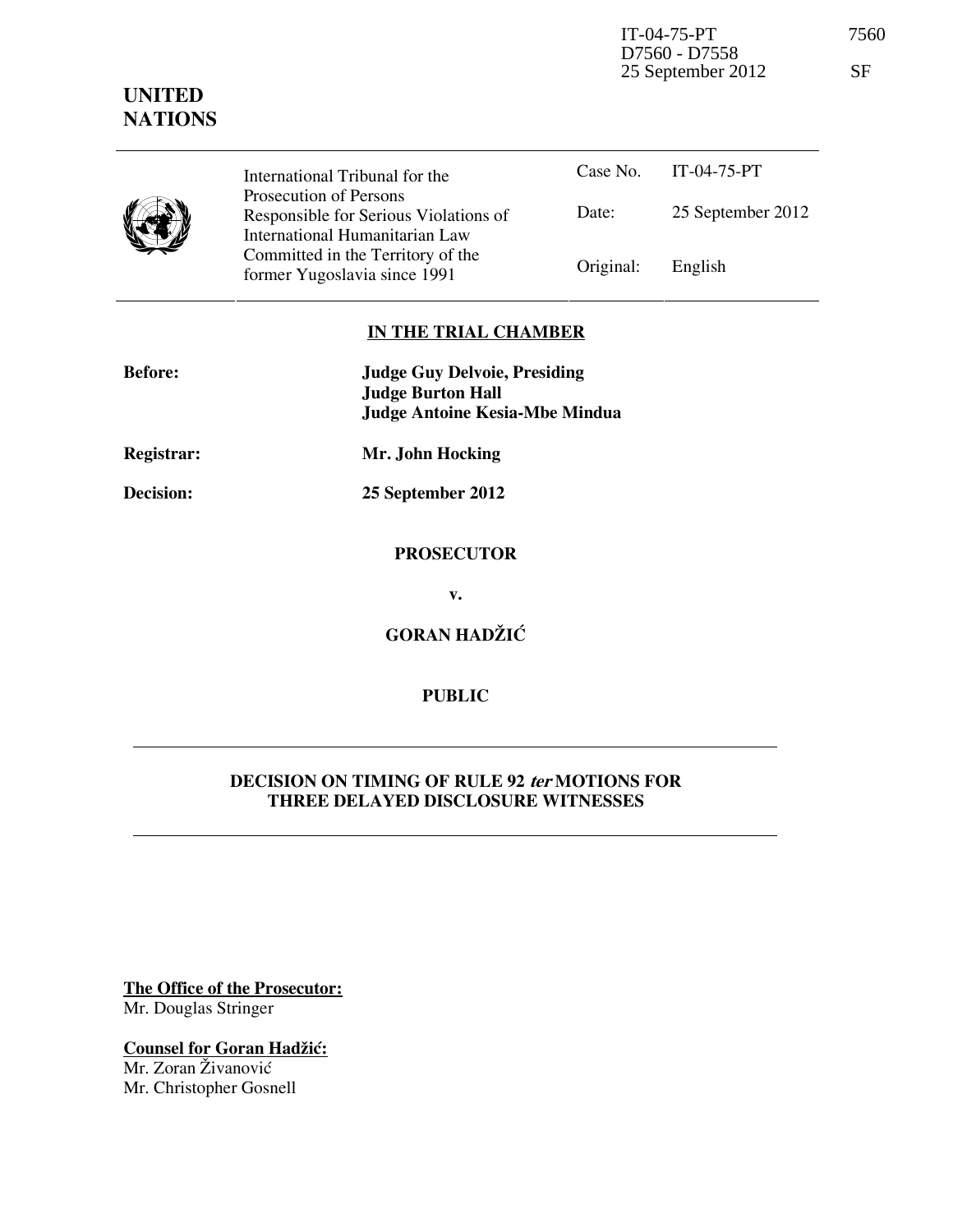1. **THIS TRIAL CHAMBER** of the International Tribunal for the Prosecution of Persons Responsible for Serious Violations of International Humanitarian Law Committed in the Territory of the former Yugoslavia since 1991 ("Tribunal") is seised of a Prosecution request regarding the timing of Rule 92 *ter* motions for three witnesses with the protective measure of delayed disclosure until thirty days prior to their testimony ("three witnesses").<sup>1</sup>

2. The Prosecution proposes that the Trial Chamber set the deadline for the filing the Rule 92 *ter* motions of three witnesses as 30 days before the testimony of each witness. Alternatively, the Prosecution proposes that it file the motions six weeks in advance of their anticipated testimony on an *ex parte* basis. The Defence disagrees and suggests that the Rule 92 *ter* motions for the three witnesses be filed on an *inter partes* basis six weeks before their anticipated testimony.

3. The Trial Chamber recalls paragraph 42(a)(lii) of the "Decision on Prosecution Motion for Protective Measures for Witnesses", filed confidentially on 24 August 2012, which states: "The Prosecution shall disclose the full and unredacted statements, prior transcripts, and related exhibits no later than 30 days prior to the expected date of testimony of the [three] witnesses". The Trial Chamber also recalls its guideline that Rule 92 *ter* motions should be submitted at least six weeks prior to the witness taking the stand.<sup>2</sup> In the present circumstances, the Trial Chamber is of the view that, for these three delayed disclosure witnesses, the deadline for the filing of the Rule 92 *ter* motions should be the same as the deadline for disclosure of these witnesses' identities and materials to the Defence, which is 30 days before the witnesses testify. In so deciding, the Chamber considers that this will leave adequate time for Defence preparation, as well as complying with the security concerns of the witnesses.

7559

 $1$  In order to expedite this matter, the Trial Chamber requested the parties to state their positions via email. Email from Prosecution to Trial Chamber, 19 September 2012; Email from Defence to Trial Chamber, 21 September 2012; Email from Prosecution to Trial Chamber, 21 September 2012.

<sup>2</sup> Rule 65 *ter* Conference, 14 December 2011, T. 18-19 (confidential); Rule 65 *ter* Conference, 15 February 2012, T. 44- 45 (confidential).